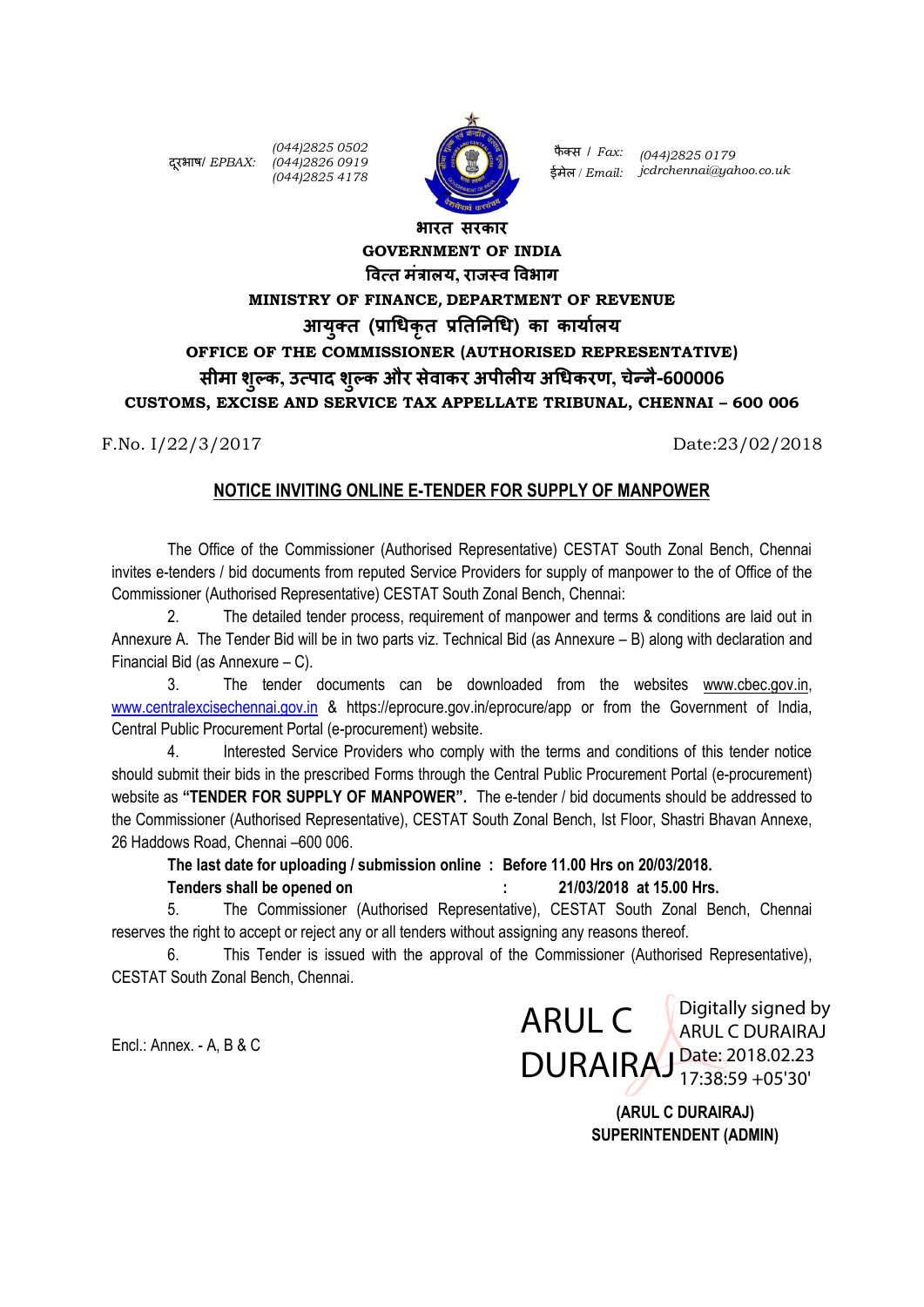### **I. Tender Process and submission of tender documents: -**

- 1. The bid / tender will consist of two parts The e-tender / bid documents for "Technical bid" in the proforma prescribed in Annexure–B and for the "Financial Bid" in the proforma prescribed in Annexure–C shall be completed in all aspects and are to be uploaded / submitted online in the Government of India, Central Public Procurement Portal (e-procurement) website as **"TENDER FOR SUPPLY OF MANPOWER".** The tender documents should be addressed to the Commissioner (Authorised Representative), CESTAT South Zonal Bench, Ist Floor, Shastri Bhavan Annexe, 26 Haddows Road, Chennai –600 006.
- 2. The tenderers shall sign and stamp each page of the tender document as a token of having read and understood the terms and conditions contained therein.
- 3. The tenders/quotations received unsigned/incomplete shall be summarily rejected. The financial bids of only those bidders who have qualified in the technical bid shall be opened and taken for consideration.
- 4. All information sought under Terms and Conditions and other information is to be given along with the Technical Bid while the price quoted is to be mentioned only in the Financial Bid.
- 5. The tender documents must be **uploaded / submitted online before 11.00 Hrs on 20/03/2018.** The documents received incomplete and / or filed after the due date & time shall not be accepted. The Tender shall be opened on **21/03/2018 at 15.00 Hrs.**
- 6. The Commissioner (Authorised Representative), CESTAT South Zonal Bench, Chennai reserves the right to accept or reject any or all tenders without assigning any reason. In case of any dispute of any kind and in respect of whatsoever, the decision of the Commissioner (Authorised Representative), CESTAT South Zonal Bench, Chennai –600 006 will be final and binding.

### **II. Terms and Conditions: -**

| SI.           | <b>CATEGORY</b>  | Scope of work                                               | No. of   |
|---------------|------------------|-------------------------------------------------------------|----------|
| No.           |                  |                                                             | persons  |
|               |                  |                                                             | required |
|               | Attenders        | Attending to officers; assisting in proper arrangement,     | Five     |
|               |                  | movement and recording of the files of the Office of the    |          |
|               |                  | Commissioner (Authorised Representative) CESTAT,            |          |
|               |                  | Chennai; maintaining the general cleanliness of the         |          |
|               |                  | officers' rooms and the file storage areas; any other petty |          |
|               |                  | jobs in the office.                                         |          |
| $\mathcal{P}$ | Entry<br>Data    | Data entry and other typing Jobs in the office of the       | Three    |
|               | <b>Operators</b> | Commissioner (Authorised Representative) CESTAT,            |          |
|               |                  | Chennai.                                                    |          |

1. The Bidder should be able to supply the manpower as per the requirements given below: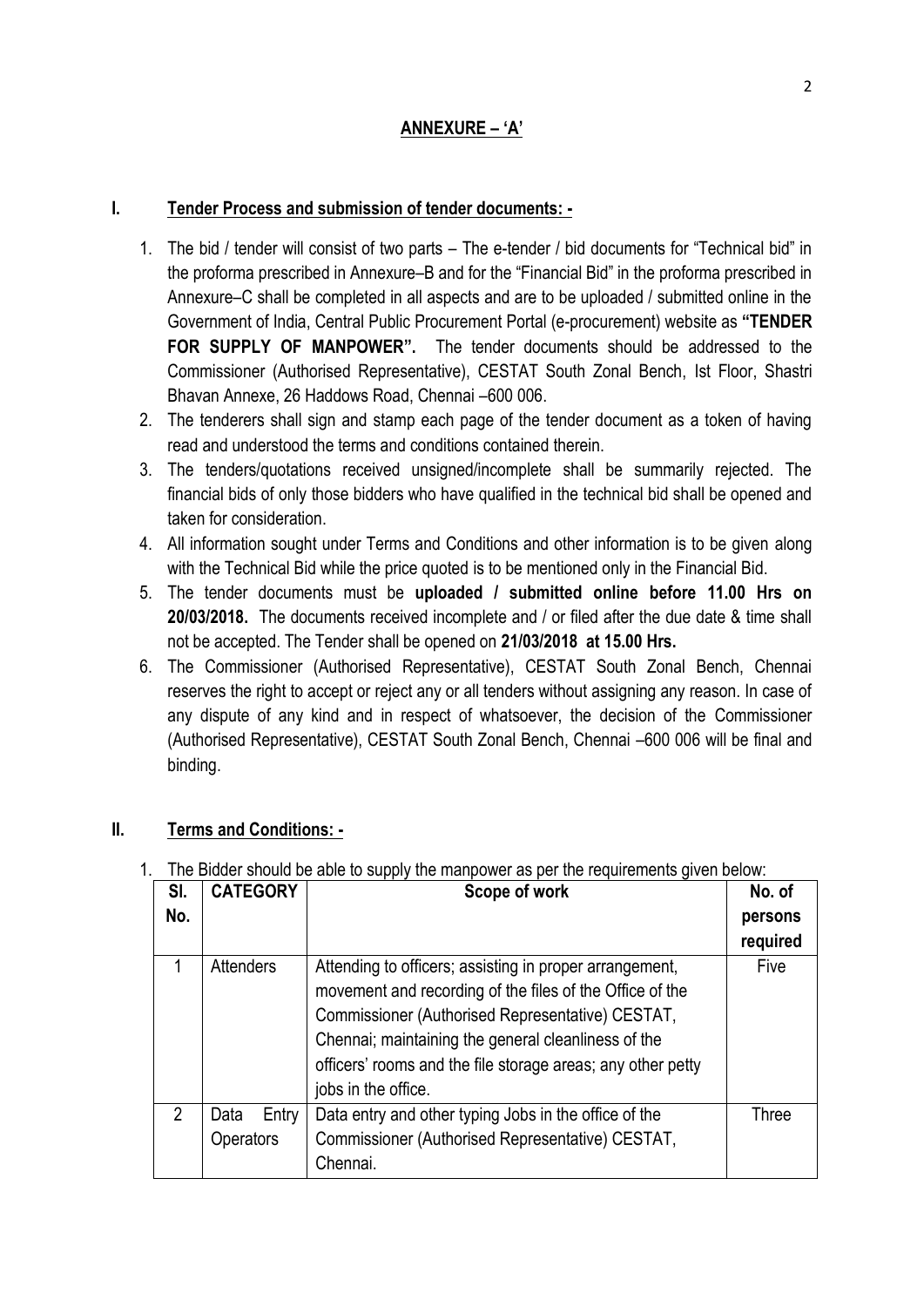- 2. The contract for the supply of manpower shall be valid for a period of one year with effect from 01/04/2018, subject to the clause(s) of terms & conditions.
- 3. Any person in government service or an employee of the department is not eligible to participate in this Tender process.
- 4. The Bidder should give an undertaking that he or his firm has not been blacklisted by any Organization/Government Department as on the date of submission of the bid.
- 5. The Bidder should be based in Chennai for operational conveniences.
- 6. Bidder/s shall be duly registered with all the required statutory authorities, and should ensure compliance with the relevant rules & regulations as notified by the Government.
- 7. Bidder/s should at least pay minimum wages to his employees as prescribed by the Central/State government of local body as the case may be including the Minimum Wages Act, 1948 and the orders issued thereunder. If, during the tenure of the contract, such minimum wages are enhanced it will be the responsibility of the contractor to pay such/ additional differential wages. The Contractor shall be entitled to disburse the wages w. r. t the prevailing Minimum Wages Act.
- 8. Bidders providing similar service and employing staff experienced in similar work will be given preference.
- 9. The bidder should have a minimum experience of 03 years in the same field.
- 10. Bidder shall not change the employed persons without prior approval of the Commissioner (Authorised Representative) CESTAT South Zonal Bench, Chennai (hereinafter referred to as the Commissioner). However, in case of long absence of the person he should provide substitute after getting approval of the Commissioner or officer authorized in this regard.
- 11. Billing should be done on a monthly basis. Bill for the month showing all the breakups in rates should be sent within the 5th of the following month. Evidences for ESI/ EPF benefits given to the employees should be furnished.
- 12. The bidder would be liable for ensuring compliance with relevant rules and regulations as notified by the government in this regards form time to time. This includes compliance with provisions of the contract Labour (Regulation and Abolition) Act, 1970.
- 13. Bidder should be registered under Labour Laws, GST and with PF authorites and should have Trade License and PAN Card.
- 14. Bidder should issue signed Wage slip to the Contract Worker showing break-up of his monthly wage. The Commissioner reserves the right to verify the wage slip and other documents from time to time.
- 15. The Commissioner reserves the right to postpone and/ or extend the date of receipt/ opening of Rates/ Quotation or to withdraw the same, without assigning any reason thereof.
- 16. The bidders are required to submit the complete rates/ quotations only after satisfying each and every condition laid down.
- 17. The rates quoted must be written both figures and in words and should indicate leviable taxes, if any. Corrections, if any, are to be made only be crossing out, initialling, dating and clearly rewriting. In case of discrepancy between the words and figures the rates indicated in words shall prevail. All overwriting/ cutting, insertions shall be authenticated and attested.
- 18. Rates/ Quotations should be submitted and signed by the authorized person of the bidding firm with its current business address, telephone numbers and email ID (if available).
- 19. The bidders must comply with the rates/ quotations, scope of work and all terms and conditions of this notice. No deviation in the Terms & Conditions and Scope of Work shall be entertained unless specifically mentioned by the bidder in the rates/ quotations and accepted by the **Commissioner**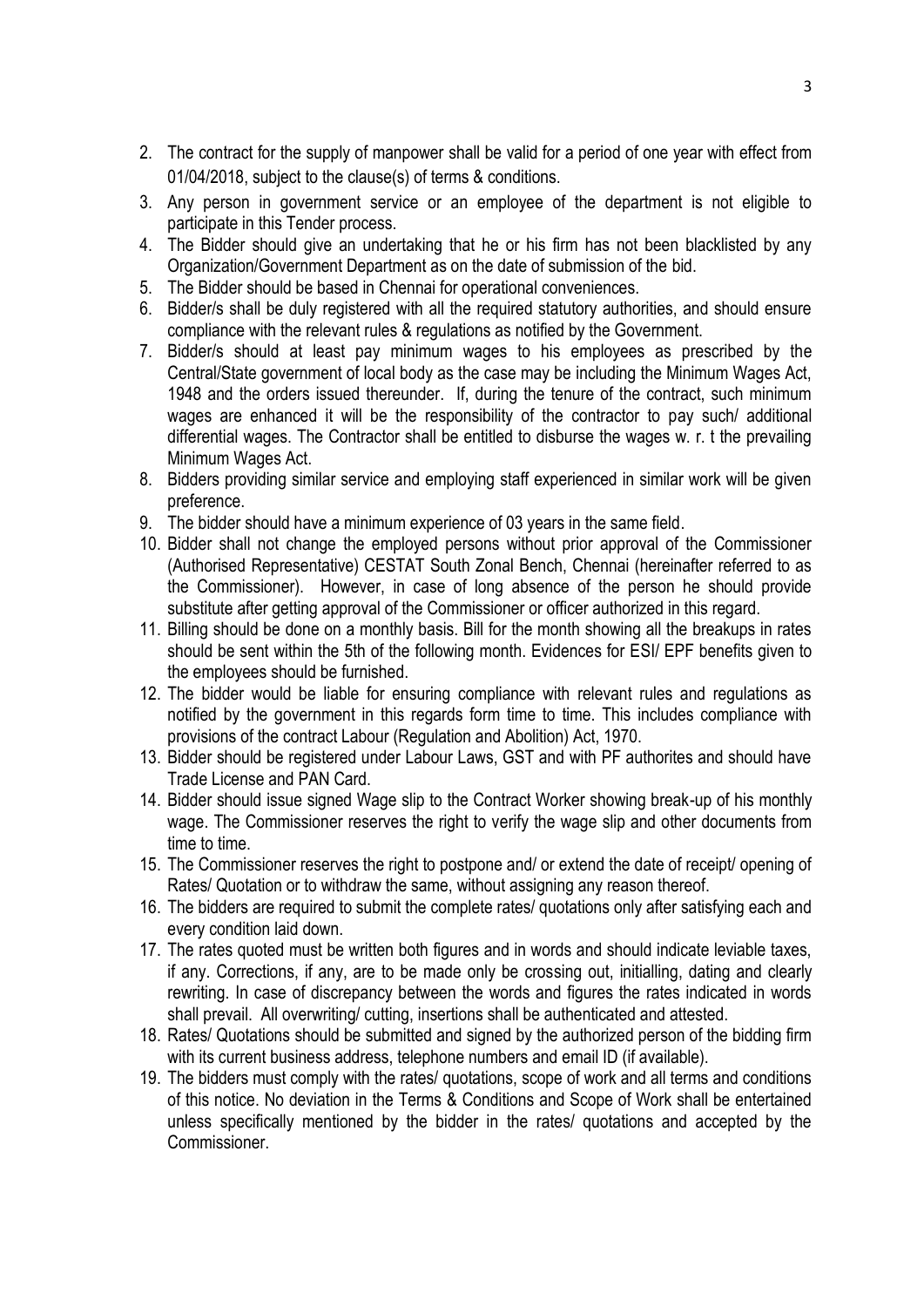- 20. No escalation of price whatsoever would be allowed during the pendency / currency of the contract except in the increase in minimum wages, if there has been increase in wages by the Statutory authority empowered to do so. The increase has to be intimated immediately to this office by the service Provider. Any breach of this condition will render the contract liable for termination.
- 21. Notwithstanding anything contained herein, the Commissioner reserves the right to terminate the contract by giving 1 (one) months' notice in writing without assigning any reason.
- 22. The Commissioner shall not entertain any claim arising out of mishap, if any, which may take place. In the event of any liability/ claim falling on the office of the Commissioner (Authorised Representative) CESTAT South Zonal Bench, Chennai, the same shall be reimbursed/ indemnified by the Contractor. Insurance cover protecting the agency against all claims applicable under the Workmen's Compensation Act, 1948. Shall be taken by the successful bidder. The successful bidder (contractor) shall arrange necessary insurance cover for any persons deployed by him.
- 23. Bidder shall in no case lease/ transfer/ sublet/ appoint care take for services agreed to be provided to the Directorate.
- 24. On taking over the work responsibility, the Bidder shall formulate the mechanism and duty assignment in consultation with Commissioner (Authorised Representative) CESTAT, Chennai. Subsequently, the contractor shall review the working arrangement from time to time.
- 25. The persons deployed by the Bidder for the work shall be the employees of the bidder for all intents and purpose and in no case shall a relationship of employer and employee between the said persons and the Commissioner exist.
- 26. No other person except Bidder's authorized representative shall be allowed to enter the premises of the office of the Commissioner (Authorised Representative) CESTAT South Zonal Bench, Chennai.
- 27. Bidder shall ensure that the persons are punctual and remain alert and vigilant in the performance of their duty.
- 28. Bidder shall communicate the names, parentage, residential address, age, etc. of the persons so deployed.
- 29. Bidder will provide his staff with the necessary identity cards at all times. The cost will be borne by the contractor.
- 30. .It shall be the sole responsibility of the Bidder to ensure security and safety of all property and assets moveable and immoveable of the Commissioner (Authorised Representative) CESTAT, Chennai and if there is any loss to the said office on account of dishonesty, connivance and/or due to any cause, by the persons employed, the contractor shall make good on demand the loss to the Commissioner (Authorised Representative) CESTAT, Chennai.
- 31. Bidder shall report promptly to the Commissioner (Authorised Representative) CESTAT, Chennai any theft or pilferage that takes place or where any attempt is made to that effect and loss, if any, shall be recovered from the contractor.
- 32. Bidder shall take responsible precautions to ensure orderly conduct of his employees deployed and for the preservations of peace and protection of persons and property of Office of the Commissioner (AR).
- 33. In any case any of the persons so deployed by the Bidder does not performs his duties properly or indulges in any disorderly conduct, the contractor shall take suitable action against such employees on the report of the officer designated by Commissioner (AR) including replacing the erring employee.
- 34. Bidder shall exercise control and supervision over the persons deployed and shall be solely responsible for payment of wages/ salaries, other benefits and allowances to his personnel that might become applicable under any Act or Order of the Government. The Commissioner shall have no liability whatsoever in this regard and the Contractor agrees to indemnify the office of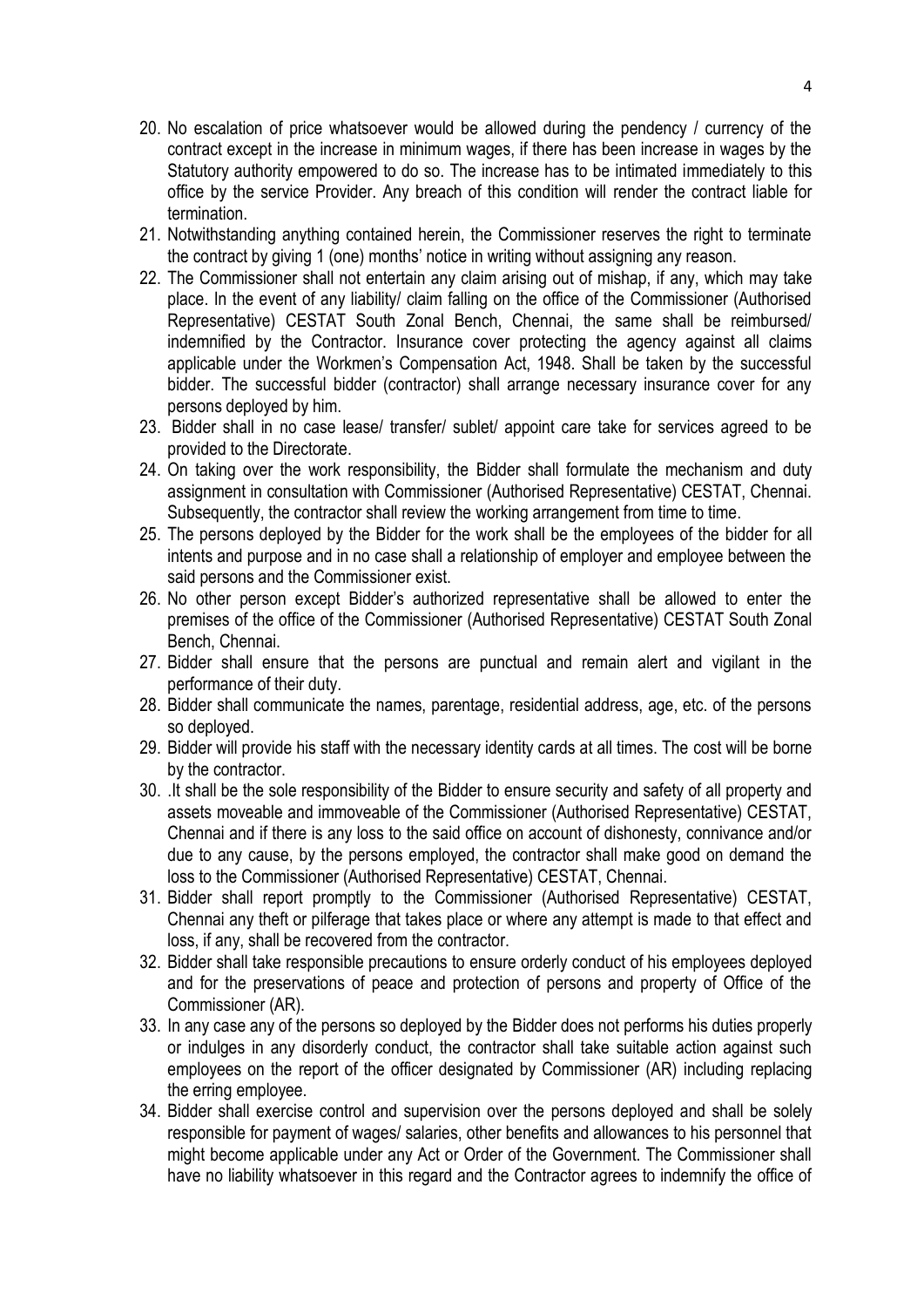the Commissioner (Authorised Representative) CESTAT South Zonal Bench, Chennai against any/ all claims which may arise under the provisions of various Acts, Govt. Orders etc.

- 35. In case, on any working day/ days, if any Contract Worker fails to be present at the office of the Commissioner for any reason whatsoever, the successful bidder (contractor) shall assign an alternate Contract Worker under intimation to this office, failing which the quoted rate for the day will not be payable. Further 5% penal charges will be deducted for that day from the monthly payable billed amount.
- 36. The contractor shall deploy his persons in such a way that the persons get weekly rest, the working/leave for which the work is taken from them under relevant provisions of shops and Establishment Act or any other law in force. The contractor shall in all dealings with the persons, in his employment have due regard to all recognized festivals, days of rest and religious or other customs. In the event of the contractor committing a default or breach of any of the provisions of the labour laws including the provisions of Contract Labour (Regulation & Abolition) Act, 1970 as amended from time to time furnishing any information, or submitting or filing any settlement under the provisions of the said regulation and rules which is materially incorrect, they shall without prejudice to any other liability Pay to the Commissioner a sum not exceeding Rs.50,000/- for every default, breach or furnishing, making submitting, filling such materially incorrect statement and in the event of the contractor defaulting continuously in this respect, he shall be liable to pay sum of Rs.1600/- per day for breach of default for a period to be decided on merits, case wise.
- 37. Payment will only be made to the contractor through Bank. The successful bidder will have to provide their Bank Account Number, Branch Name, IFSC Code, PAN Number and a copy of their cancelled cheque to the Commissioner for the purpose of making payment.
- 38. Any matter during the period of the agreement which has not been specifically covered by these terms and conditions shall be decided by the Commissioner, whose decision shall be final and conclusive.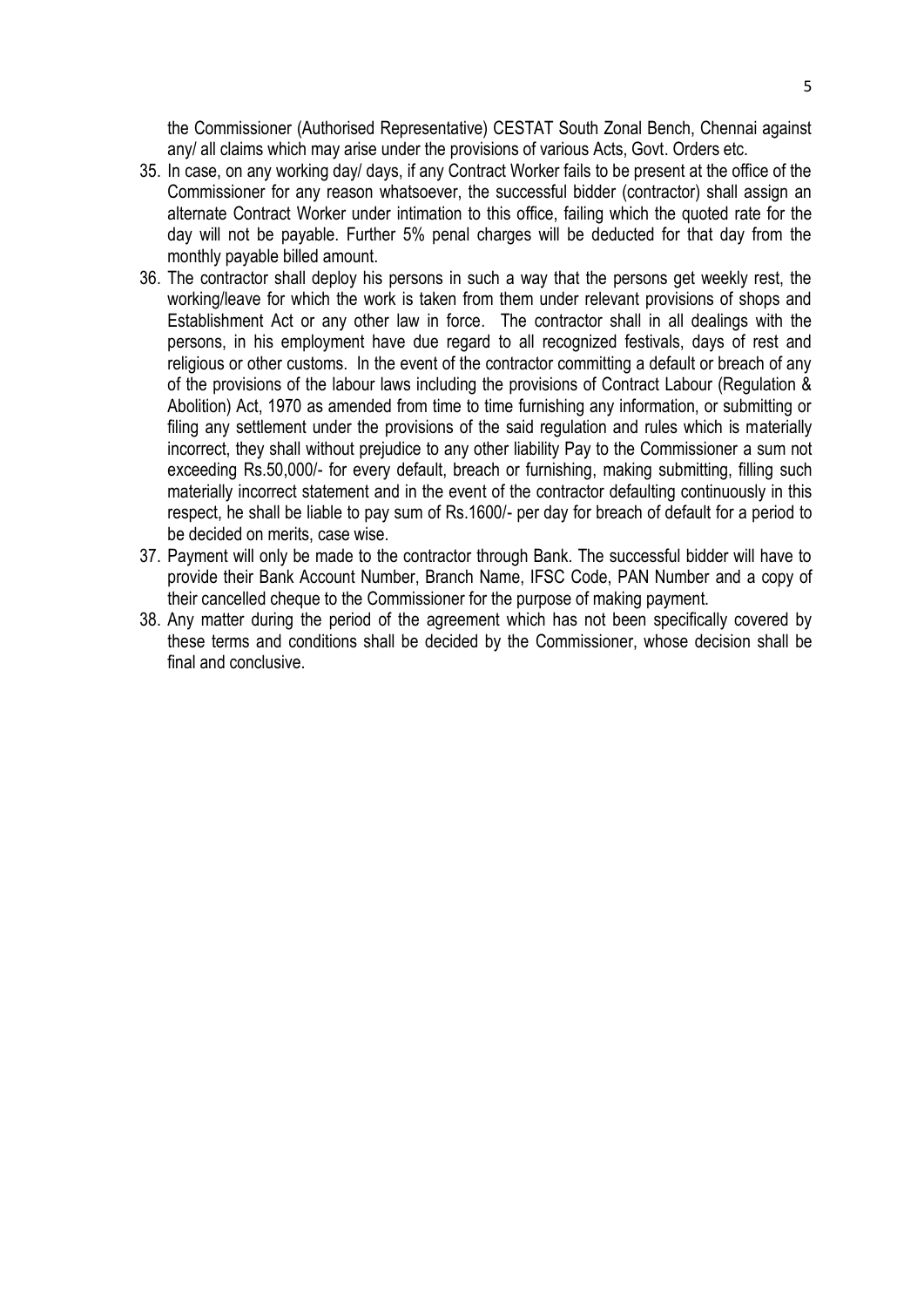#### **ANNEXURE 'B'**

### **TECHNICAL BID**

## **QUALIFYING CRITERIA FOR TECHNICAL BID**

| 1              | Name and Address of the Organisation                   |  |
|----------------|--------------------------------------------------------|--|
| $\overline{2}$ | Name of The Proprietor / Partner / Directors           |  |
| 3              | <b>Contact Details</b>                                 |  |
| a)             | Land Line No.                                          |  |
| b)             | Mobile Phone No.                                       |  |
| $\mathsf{c})$  | E - Mail-id                                            |  |
| $\overline{4}$ | PAN Card No. (Enclose copy)                            |  |
| 5              | Valid GST Registration No. (Enclose Copy)              |  |
| $6\phantom{1}$ | Name of The Primary Contact Person with mobile number. |  |
| $\overline{7}$ | No of years of relevant experience                     |  |

I have read the terms and conditions of the Tender Notice along with its Annexures.

Name of the Authorized Signatory

**Signature** 

Seal/Stamp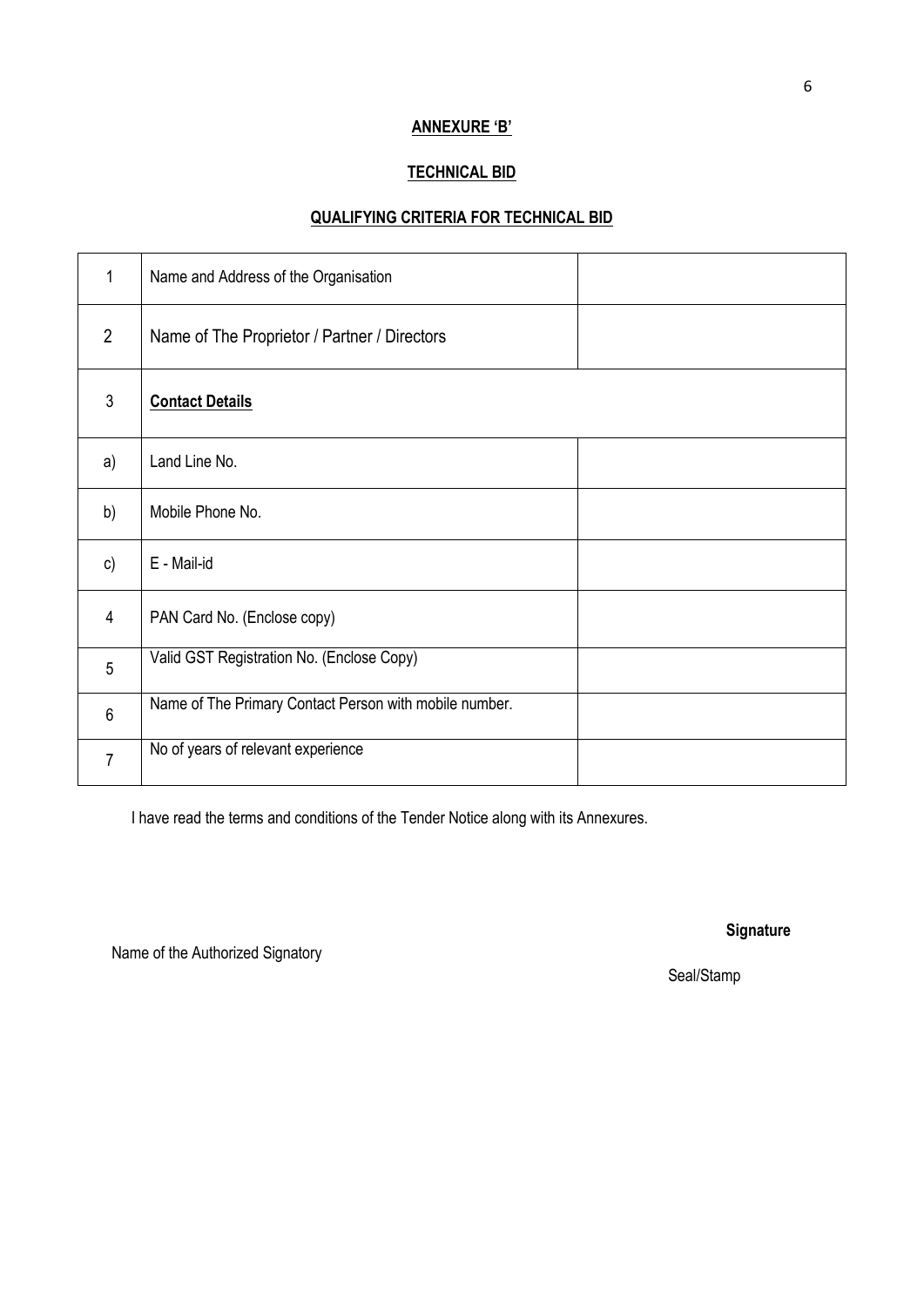# **DECLARATION**

(To be submitted with the Technical Bid)

| 1.    | l/we.                                                                                         | Son/ | Daughter/ | Wife | οf                        | Shri |
|-------|-----------------------------------------------------------------------------------------------|------|-----------|------|---------------------------|------|
|       | Proprietor/ Director/ Authorized Signatory of the (Agency/Firm)                               |      |           |      |                           |      |
|       |                                                                                               |      |           |      | am competent to sign this |      |
|       | declaration and execute this tender document;                                                 |      |           |      |                           |      |
| 2.    | I/We, undersigned, offer to supply manpower in conformity with the conditions of contract     |      |           |      |                           |      |
|       | and specifications for the amount quoted above.                                               |      |           |      |                           |      |
| 3.    | I/We undertake to enter into agreement within 04 days of being called upon to do so and       |      |           |      |                           |      |
|       | bear all expenses including charges for stamps, typing etc and agreement will be binding      |      |           |      |                           |      |
|       | on us.                                                                                        |      |           |      |                           |      |
| 4.    | I/We understand that the Department is not bound to accept the lowest or any bid and the      |      |           |      |                           |      |
|       | acceptance of the bid is subject to our financial stability.                                  |      |           |      |                           |      |
| 5.    | It is hereby certified that the rate quoted by us in our financial bid is inclusive of wages, |      |           |      |                           |      |
|       | allowances, PF, Gratuity and other statutory liabilities except GST, if any payable.          |      |           |      |                           |      |
| 6.    | I/We have carefully read and understood all the terms and conditions of the tender and        |      |           |      |                           |      |
|       | undertake to abide by them;                                                                   |      |           |      |                           |      |
| 7.    | The information/ documents furnished along with the application are true and authentic to     |      |           |      |                           |      |
|       | the best of my/our knowledge and belief.                                                      |      |           |      |                           |      |
| 8.    | I/ We declare that we have not been blacklisted by any Government department or body          |      |           |      |                           |      |
|       | and we have not been disbarred from participating in Government tenders.                      |      |           |      |                           |      |
| 9.    | I/We am/ are well aware of the fact that furnishing of any false/ misleading information/     |      |           |      |                           |      |
|       | fabricated document would lead to rejection of my/our tender at any stage.                    |      |           |      |                           |      |
| Date: |                                                                                               |      |           |      |                           |      |

Place:

Seal:

Signature of authorised person

Full Name \_\_\_\_ (Enclose Aadhar / PAN Card / Any Government Photo ID card copy)